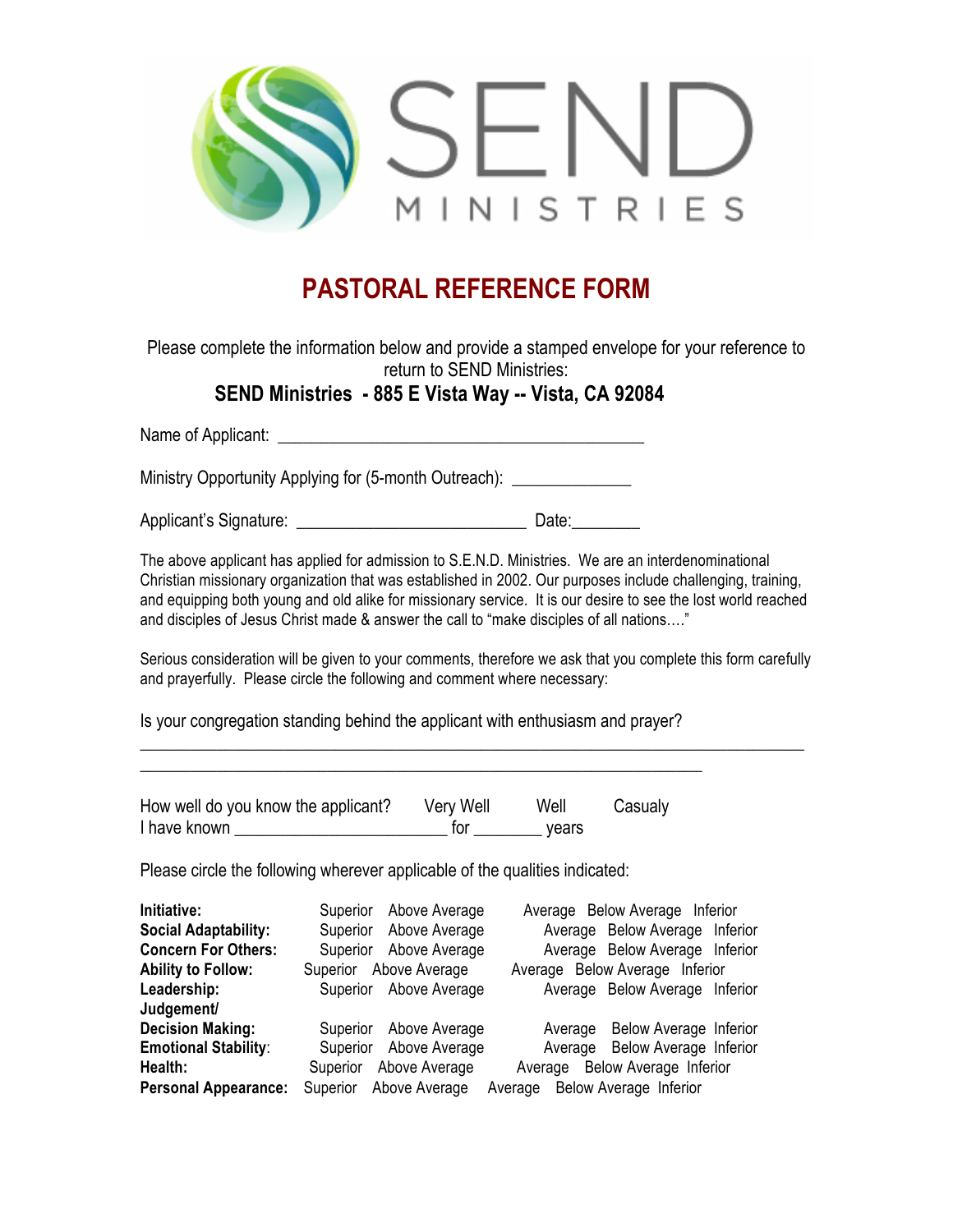

1. To what extent is the applicant active in church work?

\_\_\_\_\_\_\_\_\_\_\_\_\_\_\_\_\_\_\_\_\_\_\_\_\_\_\_\_\_\_\_\_\_\_\_\_\_\_\_\_\_\_\_\_\_\_\_\_\_\_\_\_\_\_\_\_\_\_\_\_\_\_\_\_\_\_\_\_\_\_\_\_\_\_\_\_\_\_

2. Does he/she display high moral standards? Yes / No (if No, please explain)

\_\_\_\_\_\_\_\_\_\_\_\_\_\_\_\_\_\_\_\_\_\_\_\_\_\_\_\_\_\_\_\_\_\_\_\_\_\_\_\_\_\_\_\_\_\_\_\_\_\_\_\_\_\_\_\_\_\_\_\_\_\_\_\_\_\_

 $\frac{1}{2}$  ,  $\frac{1}{2}$  ,  $\frac{1}{2}$  ,  $\frac{1}{2}$  ,  $\frac{1}{2}$  ,  $\frac{1}{2}$  ,  $\frac{1}{2}$  ,  $\frac{1}{2}$  ,  $\frac{1}{2}$  ,  $\frac{1}{2}$  ,  $\frac{1}{2}$  ,  $\frac{1}{2}$  ,  $\frac{1}{2}$  ,  $\frac{1}{2}$  ,  $\frac{1}{2}$  ,  $\frac{1}{2}$  ,  $\frac{1}{2}$  ,  $\frac{1}{2}$  ,  $\frac{1$  $\_$  , and the set of the set of the set of the set of the set of the set of the set of the set of the set of the set of the set of the set of the set of the set of the set of the set of the set of the set of the set of th

3. Is he/she prejudiced against groups, races, or nationalities? Yes / No (if yes, please explain)

 $\_$  , and the set of the set of the set of the set of the set of the set of the set of the set of the set of the set of the set of the set of the set of the set of the set of the set of the set of the set of the set of th  $\_$  , and the set of the set of the set of the set of the set of the set of the set of the set of the set of the set of the set of the set of the set of the set of the set of the set of the set of the set of the set of th

\_\_\_\_\_\_\_\_\_\_\_\_\_\_\_\_\_\_\_\_\_\_\_\_\_\_\_\_\_\_\_\_\_\_\_\_\_\_\_\_\_\_\_\_\_\_\_\_\_\_\_\_\_\_\_\_\_\_\_\_\_\_\_\_\_\_\_\_\_\_\_\_\_\_\_\_\_\_

\_\_\_\_\_\_\_\_\_\_\_\_\_\_\_\_\_\_\_\_\_\_\_\_\_\_\_\_\_\_\_\_\_\_\_\_\_\_\_\_\_\_\_\_\_\_\_\_\_\_\_\_\_\_\_\_\_\_\_\_\_\_\_\_\_\_\_\_\_\_\_\_\_\_\_\_\_\_

 $\mathcal{L}_\text{max} = \mathcal{L}_\text{max} = \mathcal{L}_\text{max} = \mathcal{L}_\text{max} = \mathcal{L}_\text{max} = \mathcal{L}_\text{max} = \mathcal{L}_\text{max} = \mathcal{L}_\text{max} = \mathcal{L}_\text{max} = \mathcal{L}_\text{max} = \mathcal{L}_\text{max} = \mathcal{L}_\text{max} = \mathcal{L}_\text{max} = \mathcal{L}_\text{max} = \mathcal{L}_\text{max} = \mathcal{L}_\text{max} = \mathcal{L}_\text{max} = \mathcal{L}_\text{max} = \mathcal{$ 

4. With reference to his/her Christian service, do you consider the applicant to be: Dedicated Average Casual (Please Explain):

5. In your consideration, which of the following best describe the applicant's Christian walk?: Mature Contagious Genuine and Growing Over-emotional Superficial Comments:

6. Overall, what do you consider to be the applicant's strong points?

7. In your opinion, what are the applicant's reasons for applying to SEND Ministries?

\_\_\_\_\_\_\_\_\_\_\_\_\_\_\_\_\_\_\_\_\_\_\_\_\_\_\_\_\_\_\_\_\_\_\_\_\_\_\_\_\_\_\_\_\_\_\_\_\_\_\_\_\_\_\_\_\_\_\_\_\_\_\_\_\_\_

\_\_\_\_\_\_\_\_\_\_\_\_\_\_\_\_\_\_\_\_\_\_\_\_\_\_\_\_\_\_\_\_\_\_\_\_\_\_\_\_\_\_\_\_\_\_\_\_\_\_\_\_\_\_\_\_\_\_\_\_\_\_\_\_\_\_\_\_\_\_\_\_\_\_\_\_\_\_  $\frac{1}{2}$  ,  $\frac{1}{2}$  ,  $\frac{1}{2}$  ,  $\frac{1}{2}$  ,  $\frac{1}{2}$  ,  $\frac{1}{2}$  ,  $\frac{1}{2}$  ,  $\frac{1}{2}$  ,  $\frac{1}{2}$  ,  $\frac{1}{2}$  ,  $\frac{1}{2}$  ,  $\frac{1}{2}$  ,  $\frac{1}{2}$  ,  $\frac{1}{2}$  ,  $\frac{1}{2}$  ,  $\frac{1}{2}$  ,  $\frac{1}{2}$  ,  $\frac{1}{2}$  ,  $\frac{1$ 

8. Please add any other relevant remarks (i.e. medical, psychological, drugs, alcohol, or other areas of their life we should know about…):

 $\_$  , and the set of the set of the set of the set of the set of the set of the set of the set of the set of the set of the set of the set of the set of the set of the set of the set of the set of the set of the set of th

\_\_\_\_\_\_\_\_\_\_\_\_\_\_\_\_\_\_\_\_\_\_\_\_\_\_\_\_\_\_\_\_\_\_\_\_\_\_\_\_\_\_\_\_\_\_\_\_\_\_\_\_\_\_\_\_\_\_\_\_\_\_\_\_\_\_\_\_\_\_\_\_\_\_\_\_\_\_